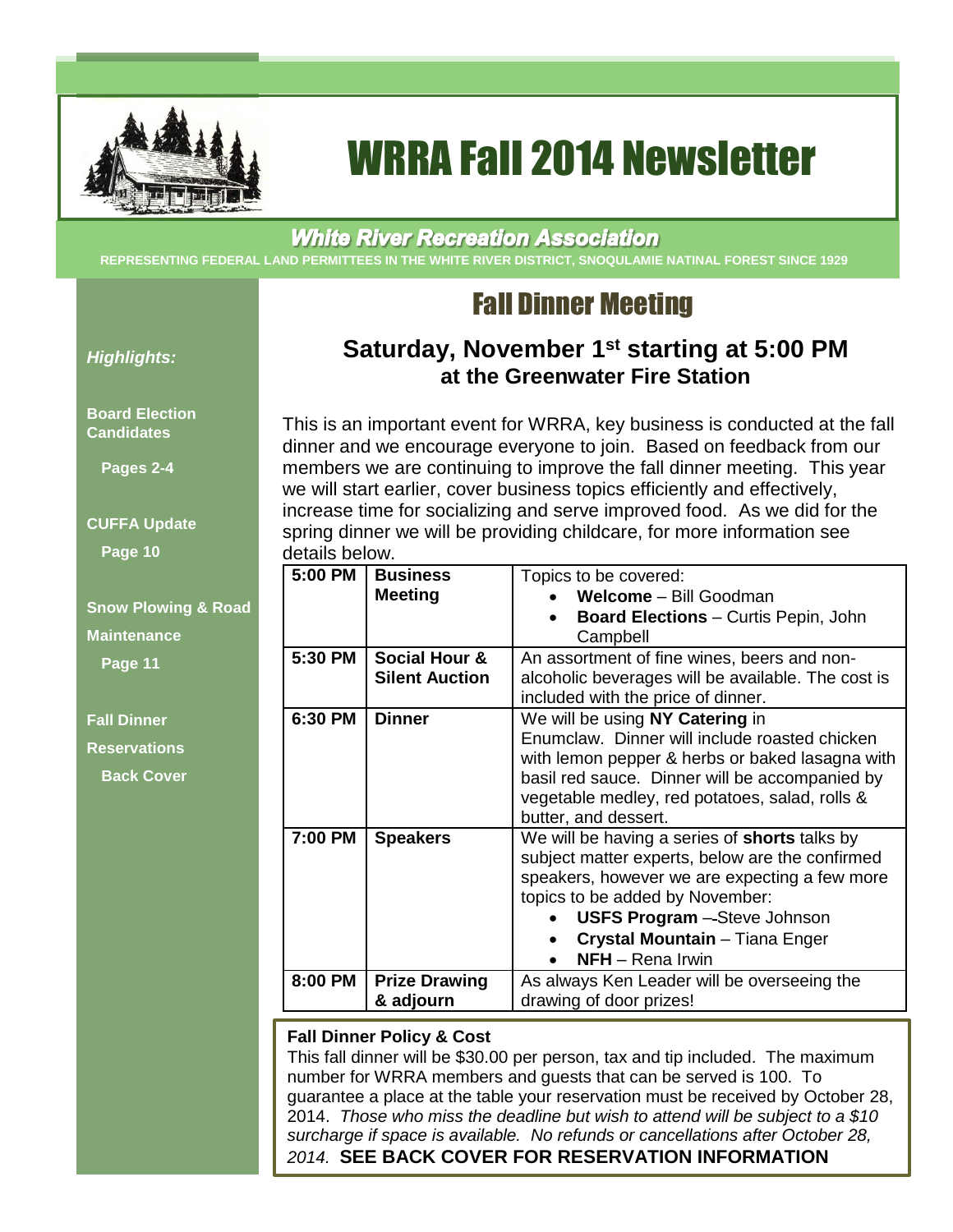## A message from the President, Bill Goodman:

Thanks for the opportunity to serve as president of WRRA. Some things have been accomplished and more challenges lay ahead. I want to encourage your continued participation in WRRA and look forward to working with you for the benefit of all of us affiliated with the cabin program.

I enjoy your company and look forward to seeing you at the cabins or on the trails. Perhaps you will consider volunteering to help WRRA in its mission to serve and protect the interests of cabin owners in the White River tracts and nationwide. Along with the dues statement this January, we will include a materials with which you can indicate your interests and contribute your talents to help us better serve the cabin community.

Finally, I would encourage all of us to continue to be stewards of the forest environment, working to preserve its benefits for future generations.

## 2014 Board Candidates

The following positions on the WRRA Board are open for election at the fall dinner meeting:

- **President**
- **Vice President**
- **Silver Springs Rep (position 1)**
- **Goat Creek Rep (position 1)**
- **Deep Creek Rep**

Thanks to the nominating committee (Curtis Pepin, John Campbell, and Mark Wellington) a full slate of candidates has been finalized and will be voted on at the Fall Dinner Meeting, November 1<sup>st</sup> during the business meeting.

The nominating committee is happy to report that there is at least one candidate for each open positions, including board members willing to run for an additional term or new position on the board.

Please review the brief election statements/bios from each of the candidates:

### **President Elect - Rena Irwin (DC 17)**



I am very pleased to be considered for the position of WRRA President.

Over the past 7 years, I have enjoyed being a member of WRRA and meeting many cabin owners and working with other board members.

During that time I have served on the Board as Deep Creek Representative for 5 years and have also been active in both the Washington State Forest Homeowners Association (WSFHA) and National Forest Homeowners (NFH.) I was first introduced to the world of cabins on national forest land by my friend Ken Leader who has been an active proponents for cabin preservation as a longtime leader in WRRA, WSFHA and NFH.

I grew up on our family farm in Eastern Oregon. I received my BS in Social Sciences/Biological Sciences from Oregon State University and my Masters in Human Resources from Seattle Pacific University. My professional background includes 40 plus years in Health care Human Resources in the greater Puget Sound area. I retired as the Human Resources Executive, Swedish Medical Center, Seattle, WA. I was active and a leader in my professional organizations both locally and nationally. continue to consult in this field.

Now, besides time at our cabin, I have more time with my daughter and other family, traveling, gardening, genealogy, plus rekindling old friendships and making new ones.

2015 marks 100 years for our National Forest Service Cabin Recreation Program. I am very committed and energized in contributing toward preserving the cabin program for another century.

**Incumbent - Vice President - Floyd Rogers (DC 8)**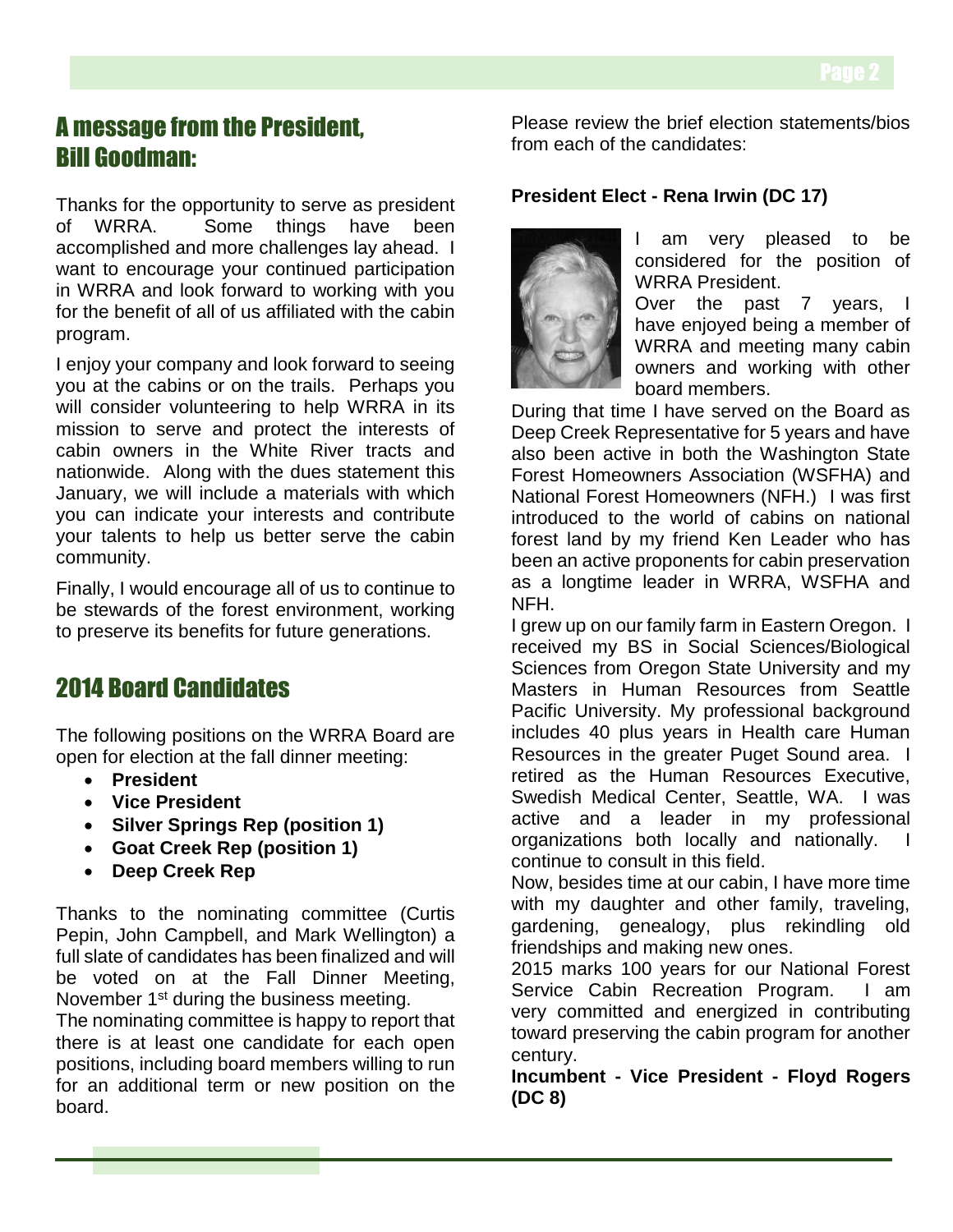

Floyd Rogers has been involved in WRRA, particularly snow plowing efforts, since buying his cabin in 2004. He's spent his entire life in Washington

State. Floyd was born in Wenatchee and graduated from Washington State University with degrees in electrical engineering and computer science. He retired in 1996 but is now devoting time to community, family, real estate investment, and snow sports. In fact, this winter will be his 34th at Crystal Mountain Ski Area, where he teaches skiing and snowboarding. Anytime in the winter I'm looking for Floyd on a board matter, I know I'll have to wait for him to come down from the mountain!

Floyd gives his time to many cause: besides WRRA, he is a long time Issaquah District volunteer. He serves on the Washington State University (WSU) EECS Advisory Board and College of Engineering and Architecture advisory board. He is a board member of Conservation Northwest, Mountains to Sound and Forterra, and was a past steering committee member of The Cascades Conservation Partnership, which we administered.

Floyd's wife, Judy, was also in the computer industry went back to school for teaching. She taught math in public schools for 10 years, and also volunteers in the community, serves on the board of several charitable organizations, and is also a trustee and governor of the WSU Foundation. They have two sons who attended California Polytechnic University in San Luis Obispo, and who are also Crystal Instructors. Judy will be coming up to the cabin more after the well and septic system (which Floyd has been working on with the USFS since 2004!) is put in next spring.

**Incumbents- Silver Springs Rep 1 - Jody Nyquist/Paul Meyer (SS-112)**



We are taking on this responsibility together, so that one of us will always be available. We have been cabin owners (SS112) and WRRA members since June

2011 when we repurchased the cabin Jody had owned from 1973-2004. Jody retired from being a faculty member in the Department of Communication and Assoc. Dean of the Graduate School at the University of Washington in 2004. Paul spent 20 years in the public sector as a Washington State Lobbyist and Ombudsman for Seattle-King County and 20 years as a management consultant in the private sector. Jody has one son and 3 young grandchildren, a main reason to have the cabin, and Paul has two sons, one daughter, and 3 grown grandchildren. Paul is a cross country skier always looking for fellow skinny skis folks. Jody is a downhiller. We also love to hike and are retired mountain climbers. We will enjoy continuing to represent Silver Springs cabin owners and hope you will contact us with any requests.

### **Incumbent - Goat Creek Rep 1 - Ginny Cahill-Thorson (GC 94)**



My family became part of the WRRA in the early seventies. My parents bought Goat Creek #94

after stories told us the original cabin had burned to the ground. With the six of us ranging in age from 16 to 26, we began to build a family

cabin of my mother's dreams. As you can imagine, the high ceilings continue to be problematic in the cold winter months!

Currently, I have become the primary caretaker of the family cabin and we are currently involved in a co-ownership trial period. Two of my siblings live out of state and the others come up,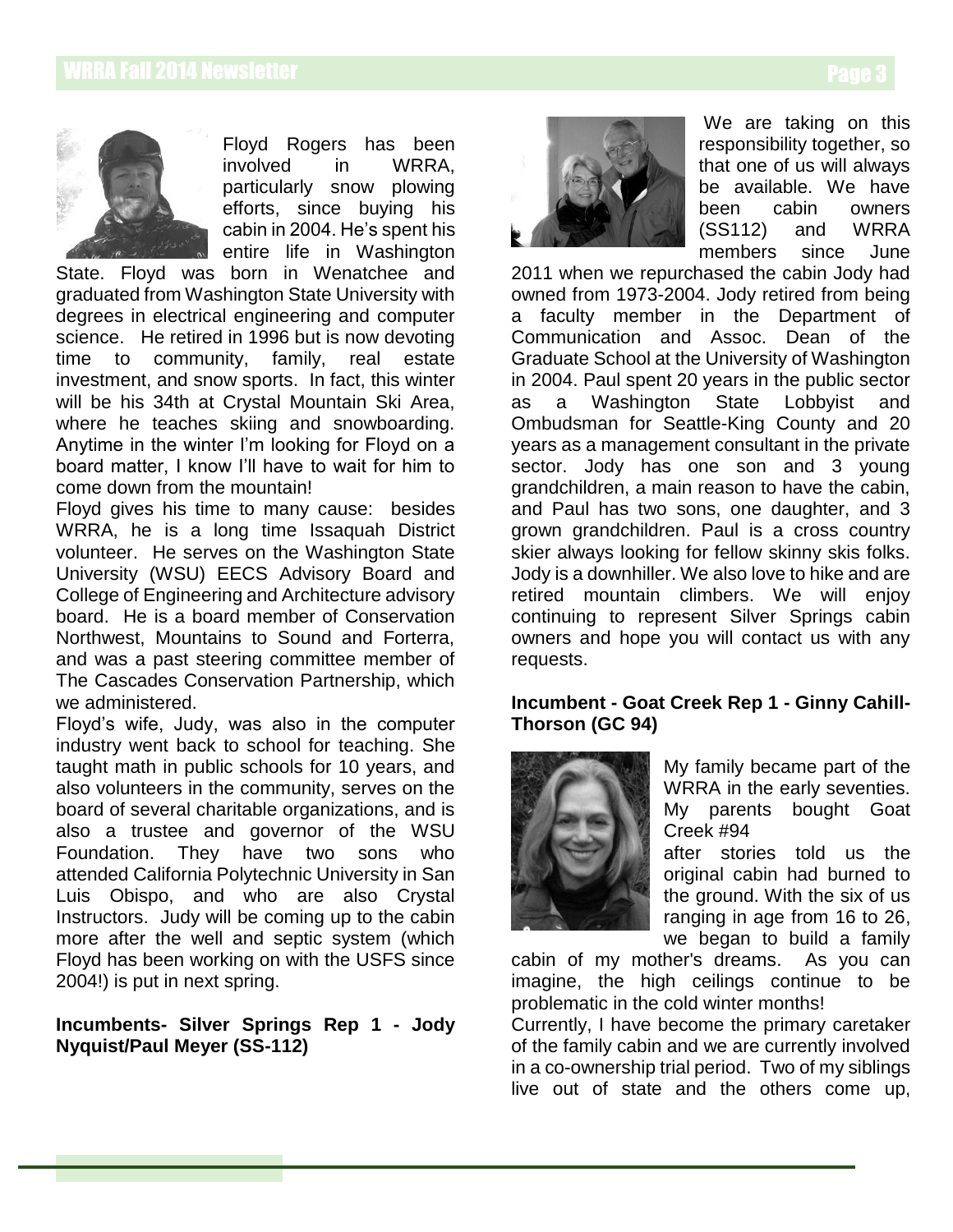periodically. Embracing my time there in the last few years, I look forward to being a representative. I love the out of doors, which right now involves snowshoeing and hiking. I have been teaching school for over 30 years, enjoying free time in the summer months. Am hoping to pick up downhill skiing again as I get closer to retirement!

I have two daughters, 21 and 25 ...and 15 nieces and nephews. With such a large family, all at different stages of life, I hope the next generation will want to continue the legacy of cabin ownership.

I look forward to meeting you!

### **Deep Creek Rep Elect – Mark Curran (DC 3)**



As a Pacific Northwest native, I grew up in Kent, Washington and have lived in West Seattle for the last 16 years. I have three kids with my wife Julie: Brody (10), Nola (7), and Gus (5). Our

extended family has lovingly owned DC 3, also known as Green Timbers, since 1958. At the time, my parents Jim and Mabel bought the cabin for \$6,000 with rumors swirling about a pending ski resort, ultimately they'd have to kick in an extra \$1,000 for the ground breaking of the resort. What a steal! Over the years, our cabin has infused an appreciation and love of the outdoors to hundreds of visiting family and friends. Many recall childhood trips there with the sole feat of lowering the bucket down from the cabin to the creek and quickly pulling it back up before all the water leaked out like a sieve. As a child I spent many extended summers playing in the creek, huckleberry picking at Coral Pass, and exploring in the woods and cabins areas. I fondly remember hikes through the cabin area to the old Silver Springs Lodge for candy. At the time, the trip seemed like it took a full day due to numerous distractions along the way - for a kid. I grew up skiing at Crystal Mountain on winter weekends

and have many wonderful memories of being one of Papa Bob's Bunnies. Esh I'm dating myself here. I'm the youngest of 4 siblings who all share the cabin together. Along with their 5 grown children, we all enjoy (using this word loosely) the annual "wood weekends", "cleaning weekends", "maintenance weekends" just as our parents put in place before us. I can't wait to represent the DC community of cabin owners. This organization has such a rich history. Together let's inspire additional support for WRRA membership and its tremendous accomplishments past and future.

## Summer Road Clean Up Wrap Up

Yet another successful road clean up and thanks to Ginny Cahill-Thorson  $(GC \#94)$ coordinating and hosting this most important activity.



Also thanks goes out to the incredible cleanup crew for all their hard work: Kit and Steve Ryan; Michael Lilliquist; Curtis Thompson; George Wallis: Kevin Bannon; Ginny Cahill; Sally Ryan; Dennis Ryan.

## Coming up: Fall Road Clean Up

If you missed out on the summer road clean up, don't despair you can participate in the fall road clean up hosted by Dalles tract. The cleanup will be the Sunday after the Fall dinner. If you have questions contact **Curtis Pepin (D 34), 425-564-**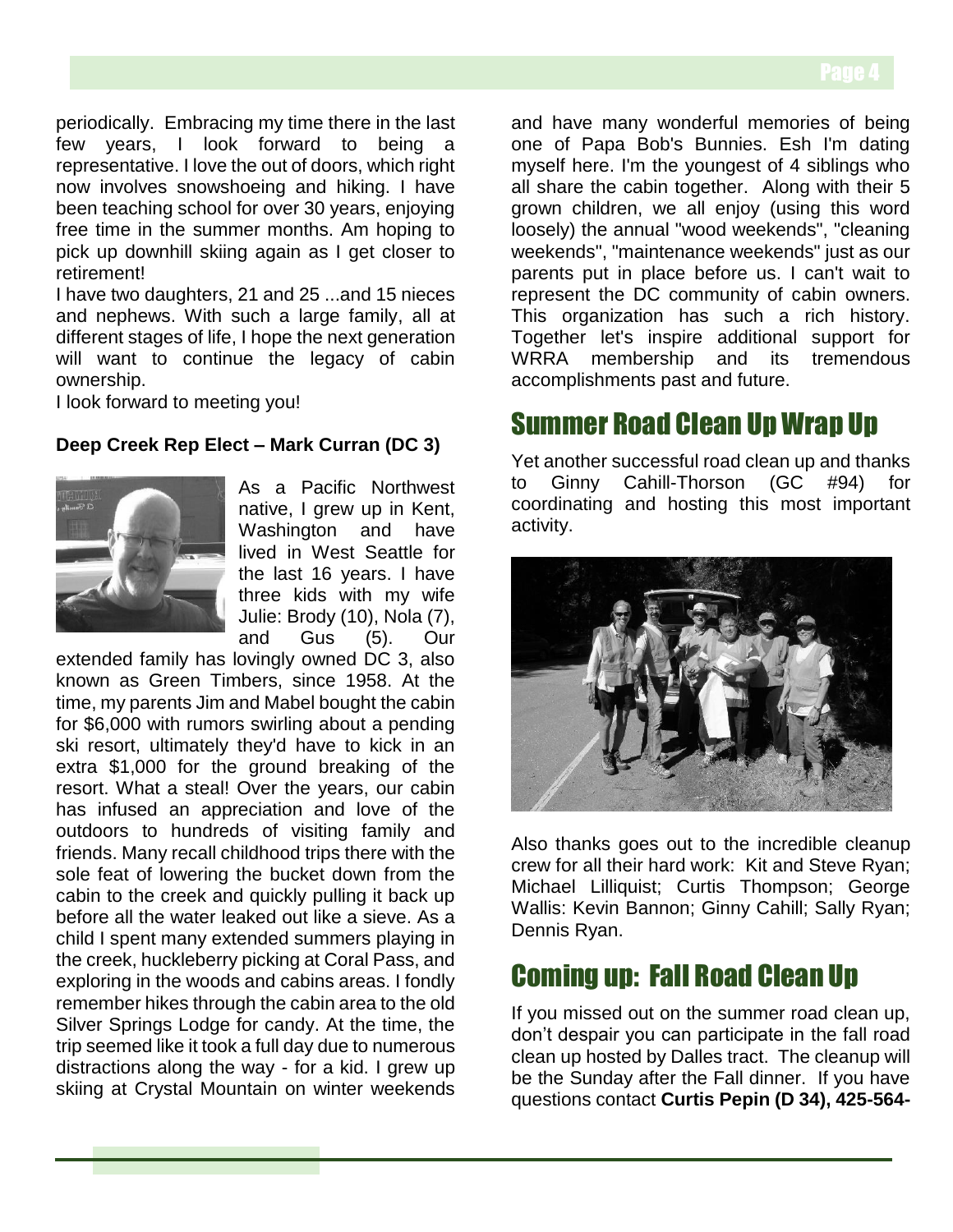**0585 or dalles-rep@wrra.net.** We will meet at 10:00 AM on November 2<sup>nd</sup> at the Huckleberry Creek Road turn off from SR 410 (adjacent to the viewpoint parking area). Remember to dress for the weather and have a good pair of gloves for grabbing all the garbage! Lunch will be served afterwards.

## Summer Fun in the Cabin Area

## **Cabin Tour**

Thanks to Jody Nyquist & Paul Meyer for organizing the tour of cabins after the picnic and providing brochures. Special thanks to all those who opened their cabins and hosted the tour: \$269 was raised for the Cabin Defense Fund.

- Mead SS-82
- Llewellyn SS-152
- Wellington SS-148
- Cook D-35
- Cahill GC-94

Often people think "why would someone want to see my cabin" just as the Llewellyn's did. However their under construction cabin was very well received. Other cabin owners got an interesting insiders look to what it takes to embark on that extensive of a project. Opening your cabin and hosting a summer cabin tour is a fun and rewarding endeavor, please consider hosting next year. It is never too early to start planning!

## **Summer Picnic**



About 100 cabin owners, families and guests enjoyed a beautiful afternoon at the Dalles Campground for the annual WRRA summer picnic. Planning, organizing,

setting up, and running the summer picnic is no small task and is certainly a team effort. All that

hard work is very rewarding when we see the results, being cabin owners getting together to socialize, share stories, and continue to build community. But it is incredibly important we continue to recognize the volunteers that made this picnic a success:

- Floyd Rogers who organized the picnic and procured supplies.
- Kit & Steve Ryan who helped with set up and games.
- Kevin Bannon who helped with the set up and registered attendees.
- Tome Pearson from Camp Sheppard loaned us tables and chairs.
- Ginny Cahill for helping transport the tables and chairs to and from Camp Shephard.
- Thanks to all that helped with the food prep, set up, cooking and lots of other details: Barbara Mead & David Glabb, Bill Goodman, Paul Russell & Mary Sandall, Rena Irwin, and many others.



If you enjoy the picnic and wonder how you can get more involved and please consider volunteering for one of the many tasks that make the summer picnic so successful. If

you haven't volunteered in the past please do consider for next year's picnic. If you read these articles and say "next year I really should help out" then please do. Yes we mean you,

you know who you are!

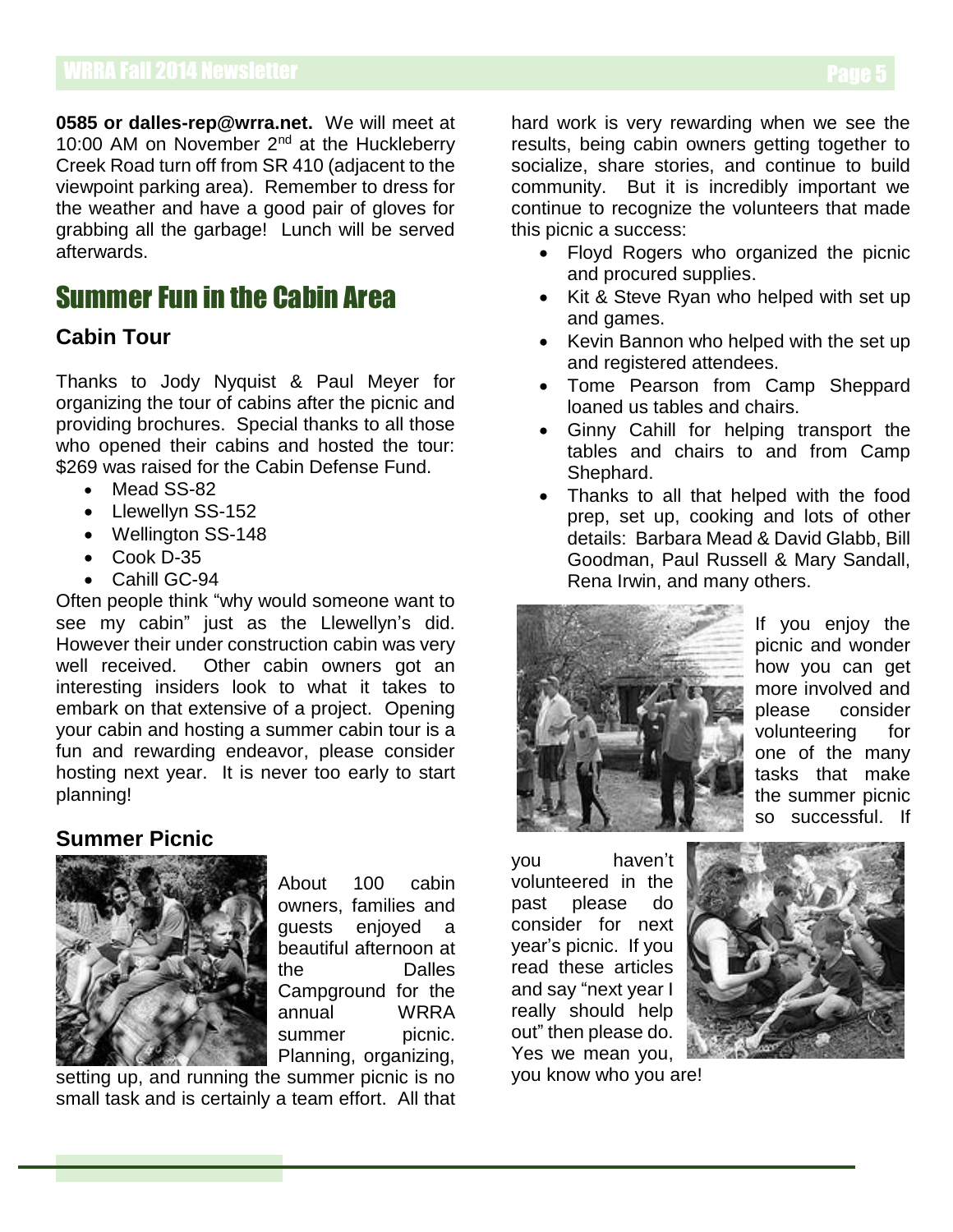## **Classifieds**



 **Free advertising** in the WRRA newsletter (up to 25 words) for members selling personal items, \$.25 for each additional word.

## please contact: Becky McAuley at

[beckymcauley@hotmail.com](mailto:beckymcauley@hotmail.com) or 206-328- 3609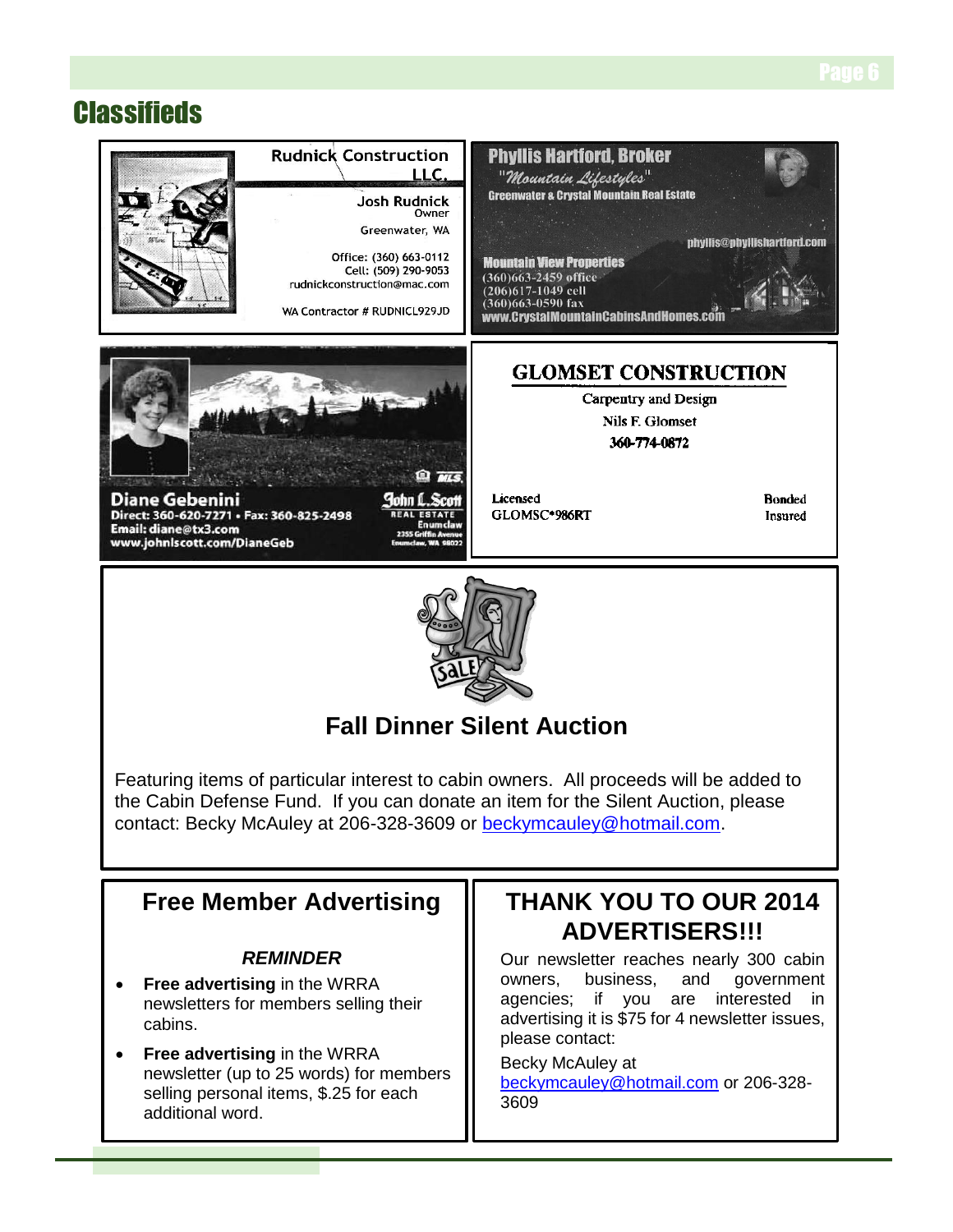## A Local Broker's Perspective

### *By Phyllis Hartford, Broker Mountain View Properties*

I have lived in the Upper White River Valley since 1966 and sold real estate here for over thirty years. USFS cabins are my favorite properties to list and sell. They are magical places where time stands still. Many years of experience has given me an understanding of the circumstances that cause these unique cabins to transfer ownership and how to attract buyers.

Parting with a treasured family cabin is a gut wrenching and guilt ridden decision. The choice will have a chorus of forefathers' voices ringing in your ears as you prepare to depart the birthplace of weekend getaways where friends & family have gathered to split wood, break bread, hoist libations and tell tall tales. How many brothers, sisters, aunts and uncles vowed to always take care of the cabin and never let ownership leave the family?

Health, wealth and individual priorities change over time and can seriously undermine the best of intentions toward the family cabin. Grandma & Grandpa and Mom & Dad probably took care of the maintenance, paid the bills and made sure that the kids and grandkids had lots of fun without responsibilities. It is tragically tough for surviving siblings to agree on sharing expenses, usage and equal participation in the labor required to maintain a hand built historically significant cabin. Hard feelings tear families apart. If some members of a family cannot or will not buy others out a sale may be the only alternative.

USFS cabins require constant input of money and love. It is not too soon to give all family members both financial and maintenance responsibility. Appreciation grows with personal investment. Ask each family member to rotate a one year turn collecting and paying the bills. Establish a "kitty" by charging a token fee for every night the cabin is occupied. Sort out and assign maintenance tasks and schedule work parties. Anyone that does not participate should pay into the "kitty" to compensate for their absence. A good management system will become the template for keeping the cabin in the family for generations to come.

Crystal Mountain, Mt. Rainier National Park and year round outdoor recreation create a huge draw for buyers. There are many purchase opportunities in these beautiful mountains: Condominiums, Gold Hills homes & ski club memberships at Crystal Mountain Resort, USFS cabins, Crystal Village 1/2/3, Crystal River Ranch and the town of Greenwater. USFS cabins have storybook appeal and pristine settings but offer some challenges that are unacceptable to most buyers. The governing rules and regulations can be foreign concepts. Buyers assume that lender financing, rental income, full time occupancy and the freedom to expand or remodel will all be available to them when they make a purchase. USFS cabin ownership restrictions can be as surprising as the absence of water, bathroom facilities and a septic system. An outhouse is not considered an adequate substitution for a bathroom in most buyer's minds. When a cash buyer steps forward and wants to be the new steward of the cabin you know they have done their homework and will fit in perfectly. In recent years there has been a noticeable shift in USFS cabin sales. It was customary that a single cabin would come on market and sell within 30 days at the asking price. Multiple cabins now sit on market for long periods of time and sell at reduced prices. Negative press publicity about USFS leasehold fees escalating beyond affordability paired with the lack of conventional financing and onerous restrictions have cooled the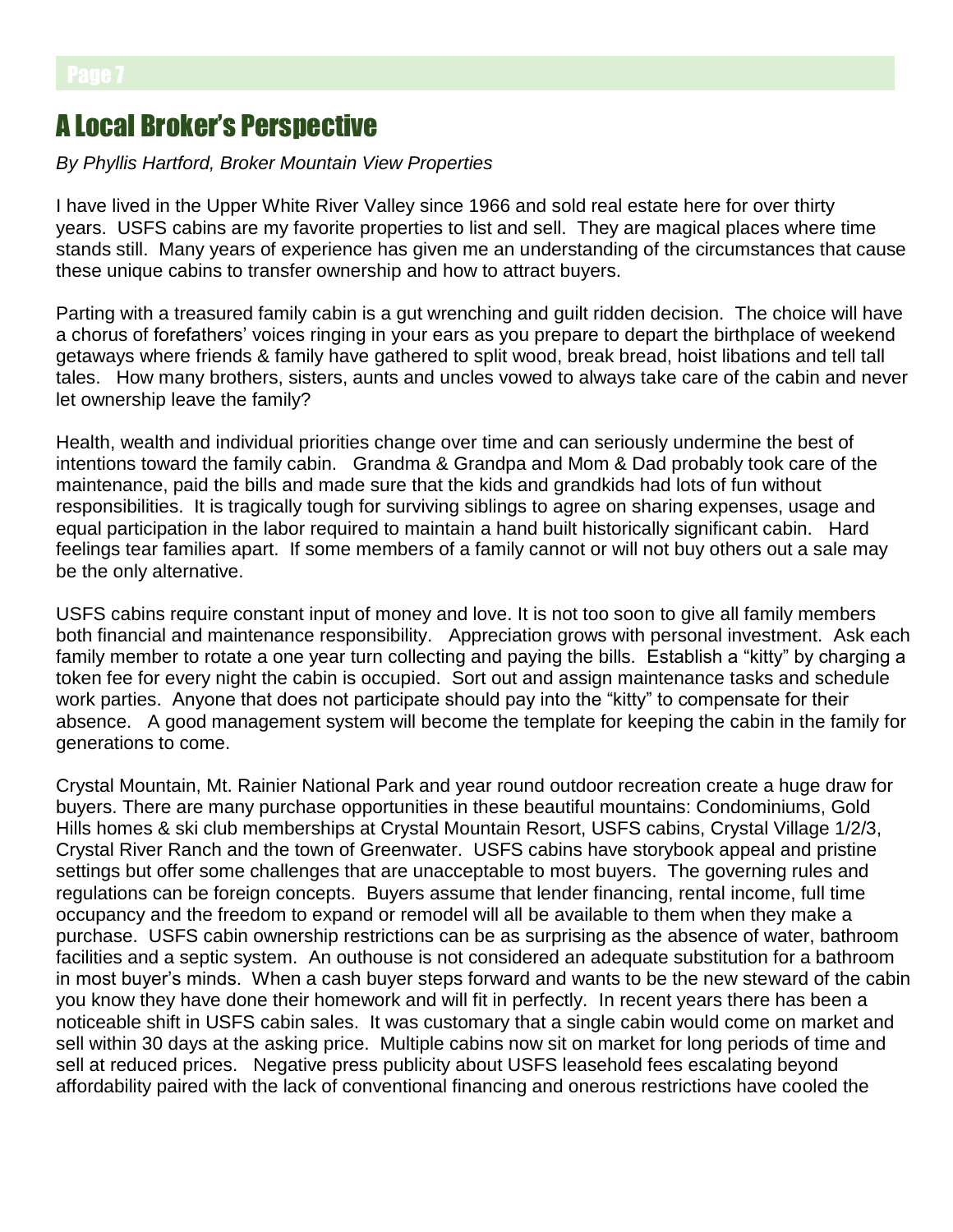market. Current prices are also high compared to other local listings that qualify for financing and give buyers more ownership freedom.

If you must sell…. Please hire a professional! I will be there to help you throughout the entire process and live only 10 miles away. When you market the cabin it no longer belongs to your family – it belongs to your buyers. Make them feel welcome. Be realistic about pricing. You cannot charge the buyers for your memories. Preparing and staging the cabin are critical steps. Deep cleaning, decluttering and basic repairs inside and outside pay off. What lurks in the corners of old cabins will scare off buyers.

## Cabins for Sale

## **Cabin 24 Dalles Offered at \$240,000**



Tall timber surrounds this beautifully updated Dalles Ridge USFS cabin perched high above the White River Valley. Recreational opportunities are right outside the door with Crystal Mountain Resort & Mt Rainier National Park only 15 minutes away. Hickory cabinets & flooring, pine wainscoting, wood-trimmed windows, slate & new plush carpet. Upstairs bedroom with extra finished room for additional sleeping area. Large storage shed. Comfortable cabin with Water & Septic. Quiet, sunny location near The Dalles Campground. NWMLS #639210. **Call Diane Gebenini, John L. Scott Enumclaw at 360-**

**620-7271** for a tour.

## **Cabin 35 Dalles Cabin 35 Dalles Cabin 35 Dalles Offered at \$84,900**



The present owners bought this cabin in 1962 from the original builder, a retired railroad man living in Auburn. It is frame construction with siding of small, half-round logs. Most of the windows are from old railroad cars. It sits on a square-shaped, concrete slab foundation. The structure is supported by a huge, hand-built stone fireplace that separates the ground level into two rooms: living and kitchen/dining. Upstairs, the chimney separates the attic space into two rooms as well; bunks provide sleeping space for 6 on one side and 4 on the other. Originally a summer cabin, the owners wired it for electricity and

insulated it within a year of purchase. Much later they installed a metal roof and replaced a few of the old windows. The driveway has been built up with gravel. A new wood shed stands a few yards from the front door. Last year the owners demolished the old outhouse and installed an incinerating toilet upstairs to comply with Pierce County regulations before putting the cabin on the market in June of 2014. Drinking and wash water must be brought in, as the cabin does not have plumbing, (consult with Pierce County and other Dalles cabin owners for options regarding water and well hookup). This cabin retains its rustic feel and is a perfect weekend base for family groups interested in skiing and hiking in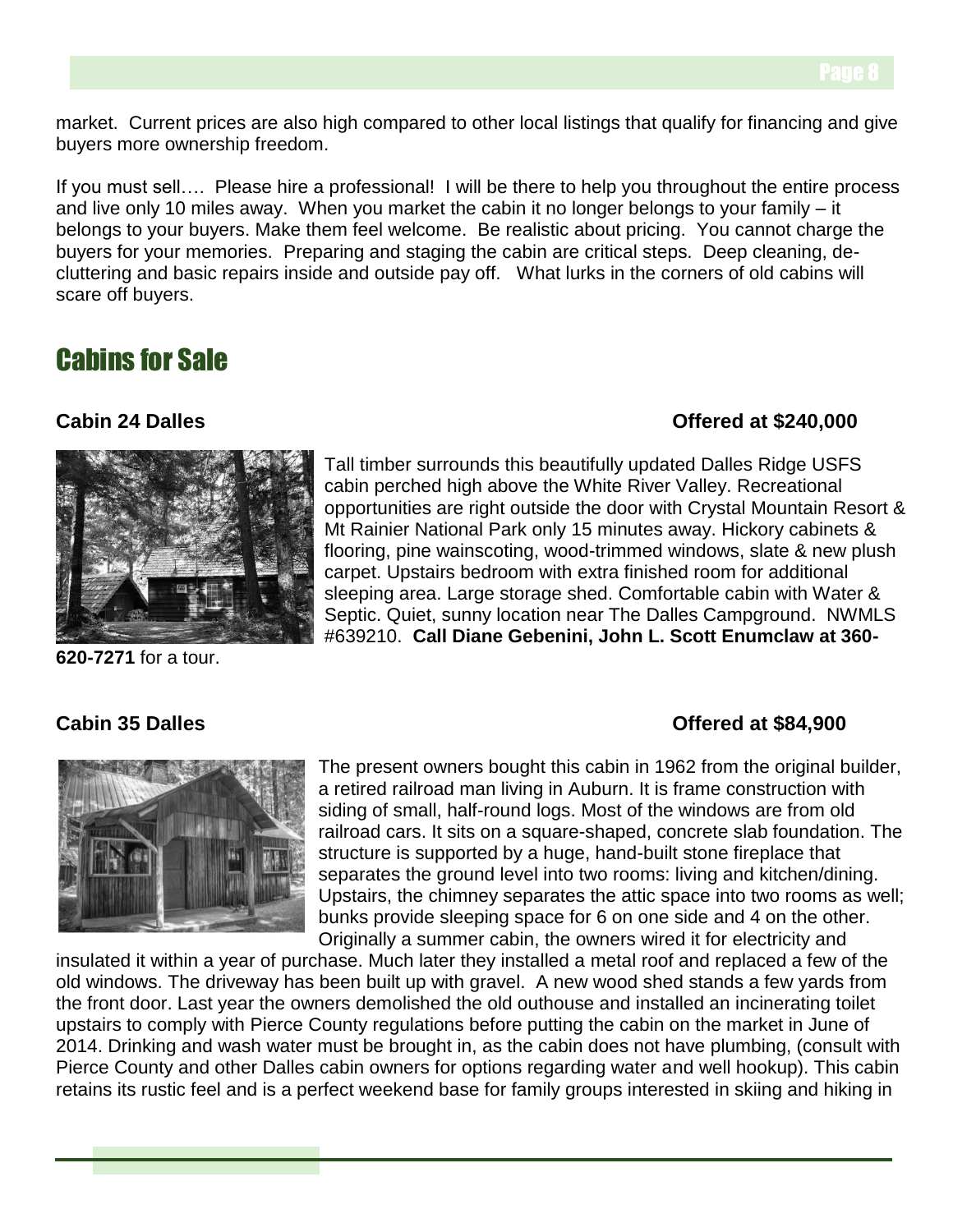the vicinity of Mt. Rainier National Park. Annual ownership costs excluding power and snowplowing currently run about \$2,300, including USDA Forest Service annual fees, Pierce County property taxes and state leasehold excise taxes. NWMLS #658689. **Contact Philip Patterson of Lake Real Estate at 206-954-3859.**

### **Cabin 118 Silver Springs Cabin 118 Silver Springs Cabin 118 Silver Springs**



1300 sf Silver Springs Old Growth Usfs Cabin Proudly Polished, Updated & Historically Preserved By Craftsman/owner. Big All-weather Covered Log Porch Greets Guests & Expands Living Area. Stone Encased Pellet Stove & Propane Furnace Warm Interior. Perfectly Designed Eat-in Kitchen W/dw. Great Flr Plan W/master Bedrm On Main, Large Loft (sleeps 8), 3/4 Bath, Woodshed, Shop, Metal Roof, Dbl Pane Windows, Water & Septic. Scenery Mirrors Mt Rainier Nat'l Prk. 3000' To Park Entrance & Crystal Mt Blvd. NWMLS # 683536. **Call Phyllis Hartford, Mountain View Properties at 360-663-2459** for a tour.

## **Cabin 135 Silver Creek CREEK CREEK Offered at \$235,000**



Magical US Forest Service Cabin nestled in the tall timber of the Mt. Baker-Snoqualmie Natl Forest. Youll fall back in time the moment you enter this get-aways inviting cedar-lined living room. Warmed by both a wood burning stove & modern electric heat. Cabin offers tons of room for aprs ski gatherings. Classic kitchen welcomes cooks to prepare large holiday dinners. Sleeps 11 w/one bedroom on main & sleeping rm above. Located 1/2 mile from Crystal Mt Blvd. USFS Regs apply. No H2O or septic. NWMLS # 691578. **Call Diane Gebenini, John L. Scott Enumclaw at 360-620-7271** for a tour.

## **Cabin 131 Silver Creek CREEK CREEK Offered at \$325,000**





Big Price Reduction. Historic Mt Rainier cabin built by M. Malgarin in 1944. Modernized by his son in 1973 w/ full bath & dining nook addition. Excellent ski cabin or summer get-away, tucked into a wooded setting up Silver Creek. Wood-lined walls & a cozy woodburning stove cast a warm glow throughout. Kitchen w/ classic Monarch cook stove & hand-crafted cabinetry. Lg upper attic bdrm & lower bunk room. Enjoy nearby hikes to Goat Falls & the trails of Crystal Mt & Mt Rainier. USFS rule/reg apply. NWMLS # 493201.

**Call Diane Gebenini, John L. Scott Enumclaw at 360-620-7271** for a tour.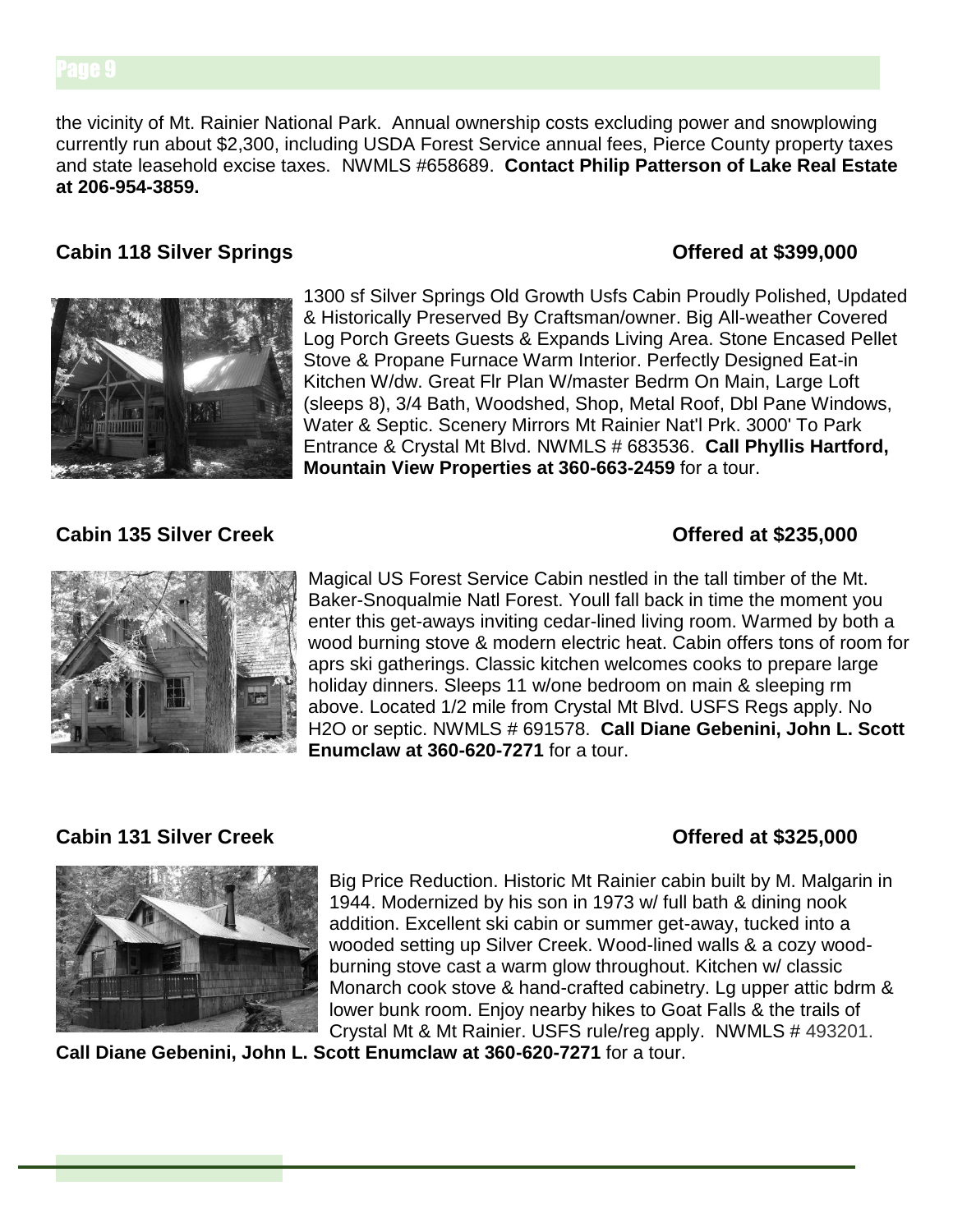## Cabin Fee Act (CFA)

### **Cabin Fee Act passes out of House NR committee (September 19, 2014)**

### *By Pete Bailey, C2 Steering Committee*

The CBO revenue report that was promised by mid-August was *finally* released late last Friday evening, September 12<sup>th</sup> (it is attached for your information). Perhaps many of you that follow the Congressional Record have already heard that the Cabin Fee Act (CFA) H.R. 4873 was found to be short \$5M over the ten year evaluation period. During the weekend, NFH leadership, the Cabin Coalition 2 (C2) and our lobbyists collaborated on a response to the \$5M revenue shortfall that was reported. All agreed that a \$50 increase in each fee tier was the appropriate action and would make the legislation revenue neutral. Consent for this change was given by NFH and C2 leadership to Chairman Hastings' staff director, Todd Young, during a conference call on Wednesday.

Though a quick decision, this change allowed our bill sponsor, Chairman Doc Hastings (R-WA) to submit the bill for Natural Resource Committee mark-up today, Thursday, September 18<sup>th</sup>. We are pleased to report that the bill was successfully passed out of committee this afternoon. It has been assigned a new bill number H.R. 5476 which replaces H.R. 4873. However, with Congress leaving DC tomorrow, a week earlier than scheduled, a vote on the CFA in the House simply cannot occur this week. We have been assured it will move quickly following elections in November. Congress is expected to reconvene on November  $12<sup>th</sup>$ . We are also exploring how the CFA could be passed in the Senate on a parallel track to our efforts in the House.

Communication and cooperation with the Forest Service is at an all-time high. They continually reaffirm their support for the CFA this year. They and we are ready to address any lingering issues that may arise over the next few weeks. A group of dedicated, engaged volunteers continues to monitor events daily. Certainly the situation remains fluid. Our lobbyists are intensely consulting our sponsors, their staffs and key committee members to insure we have done all that is currently possible to support passage of the Cabin Fee Act this year. Key Senators and Representatives continue to express their adamant support for passage of the bill this year. Though exasperated with the political wrangling in Congress and the fatiguing foot dragging by the CBO we remain optimistic and vigilant of the process. Though many are at the end of their rope, patience is once again required.

Finally, it must once again be stated that the passage of the CFA will provide clear benefits for cabin owners in the Recreation Residence Program:

- 1. Stable fees now and into the future, increased only by inflation not the real estate market.
- 2. Retention of marketability of cabins.
- 3. The elimination of the volatile appraisal valuation process.
- 4. Strengthened relationships with the Forest Service with 'fee retention'.
- 5. Peace and enjoyment of the simple cabin life once again.

For more information and current updates, please visit the NFH website.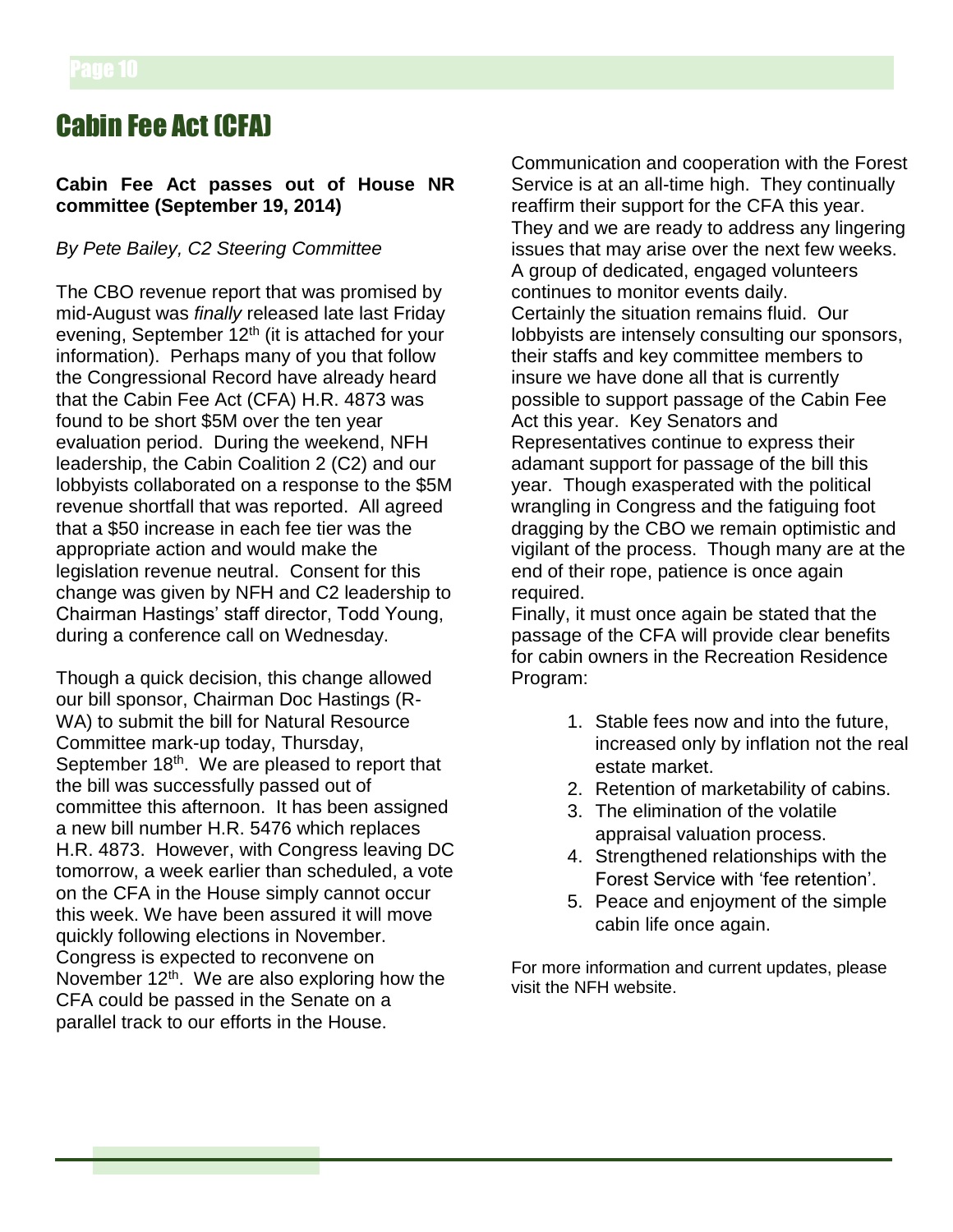## Snowplowing & Road Report

## *(Does not apply to Dalles Tract or DC-10, 11, 12)*

Last fall we asked for \$100 per cabin for snowplowing and \$50 per cabin for road maintenance for a total of \$150 per cabin. Most cabins responded and we collected \$18940. Of that \$6300 went to the roads fund and the balance, \$12640, went to the snowplow fund. Thank you all who contributed.

In the past winter we expended ~\$9000 for snowplowing (3 plowings) leaving the snowplow fund with a current balance of ~\$16765. We want to start next winter season with a balance of ~\$25000, enough for 8 plowings, (you should remember winters circa 2009 when that was needed). Thus, we will be asking to raise ~\$9000 this fall to add to the snowplow account  $-$  This amounts to  $\sim$  \$60 per cabin (150 cabins).

In addition, we expended ~\$6000 for road maintenance in the summer of 2013 – These funds were used to repair the lower portion of FS 7174 (Corral Pass Rd) which was in bad shape and was closed to Corral Pass (FS Funding plus the sequester the FS had no funds to maintain). That left a balance of ~\$4000 in the road maintenance fund to which we added the \$6300 (see above) to bring us back to a ~\$10000 current balance in the road maintenance fund as of this date. It is likely we will expend a similar amount (\$6000) before the snow falls to repair culverts and potholes and we will be asking to replace these funds this fall – About \$40 per cabin.

So, you can expect a request in late October for a combined amount of \$100 per cabin for snowplowing and road maintenance funds for the Deep Creek, Silver Springs, Goat Creek and Silver Creek tracts for the 2014 -15 season. Please remit your contributions as quickly as possible to avoid undue work on the part of the fund treasurer. You can make your contribution directly to the "Snowplow410 Fund" at the fall dinner.

## **Notes:**

- 1. Our current permits make us (permittees) responsible for the roads in our tracts with the exception of FS 7174 (Corral Pass Rd). However, as noted above, the FS was unable to maintain FS 7174 last year due to lack of funding and our road maintenance fund expended \$6000 to maintain safe access to the cabins. It is unknown whether Corral Pass will open in 2015. Mt. Baker- Snoqualmie National Forest conducted a series of public meetings in the past year to seek input on which roads to keep open in the forests – The results are not known. Given last year's experience, cabin owners on FS 7174 are expected to contribute to the road maintenance fund.
- 2. PSE plans to bury the High voltage line to Crystal Mountain along a route adjacent to FS 7174 in the cabin area and then across and up "Mine to Market" road (FS 7176). This work is tentatively scheduled for 2015. PSE will be accountable for restoring the road to serviceable condition after work is complete. FS 7176 will be permanently gated above the cabin area.
- 3. All cabin owners are asked to help maintain the roads in the areas around their permits – for example, cutting back low hanging branches over the road and filling in potholes.

Your long standing committee members are: Linda Piper, Treasurer of the Snowplow fund; Barbara Mead, Treasurer of the Roads Maintenance Fund; Bill Goodman, Secretary and Randy Iddings. Please consider volunteering to serve on these committees -- we would welcome your help. Likewise, if you have suggestions, please come forward. In either case, email: snowplow410@live.com